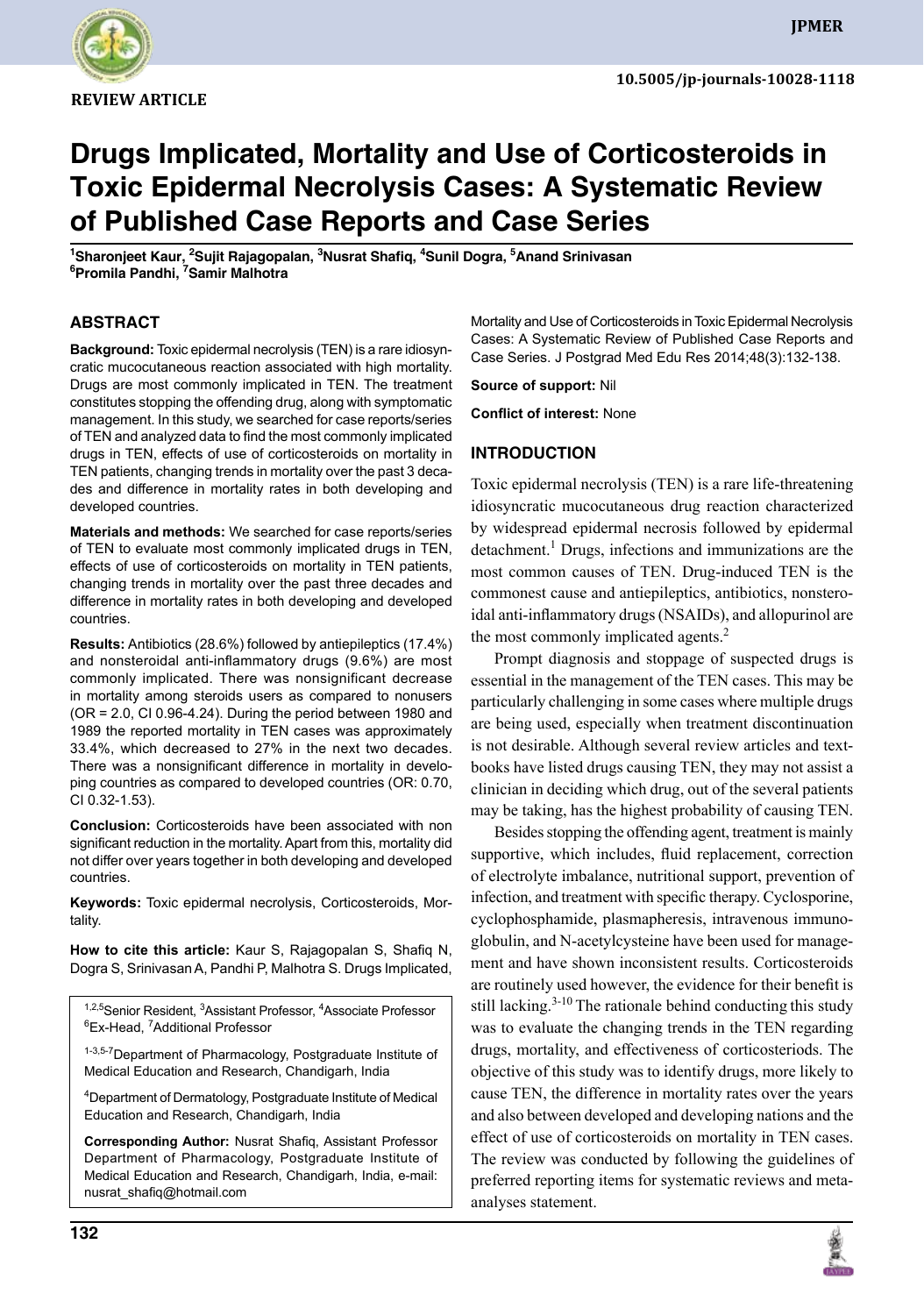#### **Materials and methods**

We searched the Medline, PubMed and Embase for published case reports and case series from 1950 to 2011. The MeSH TEN was used to elicit the articles. The subheading 'druginduced' was then added to short list only the relevant articles. Additionally, databases like Cochrane were also searched. References from identified articles were also scanned for additional relevant information. There was no publication limit in our literature search. Two independent authors evaluated the articles (SR, SK) and data was extracted and pooled and consensus was arrived. In case of discrepancy, it was resolved by third author (NS). All studies related to druginduced TEN were searched and further screened. Eligible studies were included in systematic review. The exclusion criteria for systematic review were animal studies, *in vivo* experiments, case reports of SJS or SJS-TEN overlap and insufficient information provided regarding determination of causative relation between drug and TEN.

Mean time for onset of symptoms, time to recovery or death was evaluated. Besides causality assessment, other parameters evaluated were commonly implicated diseases changing trends in the mortality over previous years as compared to recent years, and mortality rates in developing and developed countries and incidence of TEN among newer (approved after 1980) *vs* older drugs (approved till 1980). Data regarding different treatment modalities provided to patients during admission was also evaluated. Developing countries were defined on the basis of economy (gross domestic product, the per capita income, level of industrialization, amount of widespread infrastructure, and general standard of living) as a nation with a low living standard, undeveloped industrial base, and low human development index relative to other countries. Developed countries are the one with highly developed economy and advanced technological infrastructure relative to other less developed nations.

Causality assessment was done using a method of 'Karch and Lasagna' if the authors had not carried out the causality assessment themselves.<sup>11</sup> The assessment in Karch and Lasagna method in relation to drugs implicated was based on temporal sequence, known response pattern to drug, improvement on dechallenge, reaction returns on rechallenge and alternative explanation. Further drugs implicated were classified either into definite, probable, possible and conditional.

Mortality was calculated based on the number of deaths from TEN as compared to number of cases that were analyzed in the review.

#### **Statistical analysis**

Categorical data were expressed as  $n$  (%) and quantitative data were expressed as mean ± standard deviation. Comparisons between groups were made using chi-square or Fisher's exact test.  $p < 0.05$  was considered statistically significant. Odds ratio (95% CI) was estimated to compare mortality between developing and developed countries. The primary analysis was done on published case reports/case series.

#### **Results**

The 1214 hits were obtained when the search terms were combined. Out of these hits, we identified 161 cases which included both case reports and case series (Flow Chart 1).

The mean (standard deviation) time to onset of the prodromal symptoms, like fever and malaise, after the administration of the suspected drug was  $12.3$  ( $\pm$ 17.4) days with median of 7 days (0.2 to 120 days). The mean age of presentation of TEN was 44 years with median of 45 years (0.2 to 93 years). Gender distribution was almost equal with a total of 83 males and 78 females presenting with TEN.

The most commonly implicated group of drugs were antibiotics, followed by antiepileptics, NSAIDs (Graph 1). Among the various antibiotics, beta-lactams, sulphonamides,

#### Flow Chart 1: Depicting the digible cases reports and series







*Journal of Postgraduate Medicine, Education and Research, July-September 2014;48(3):132-138* **133**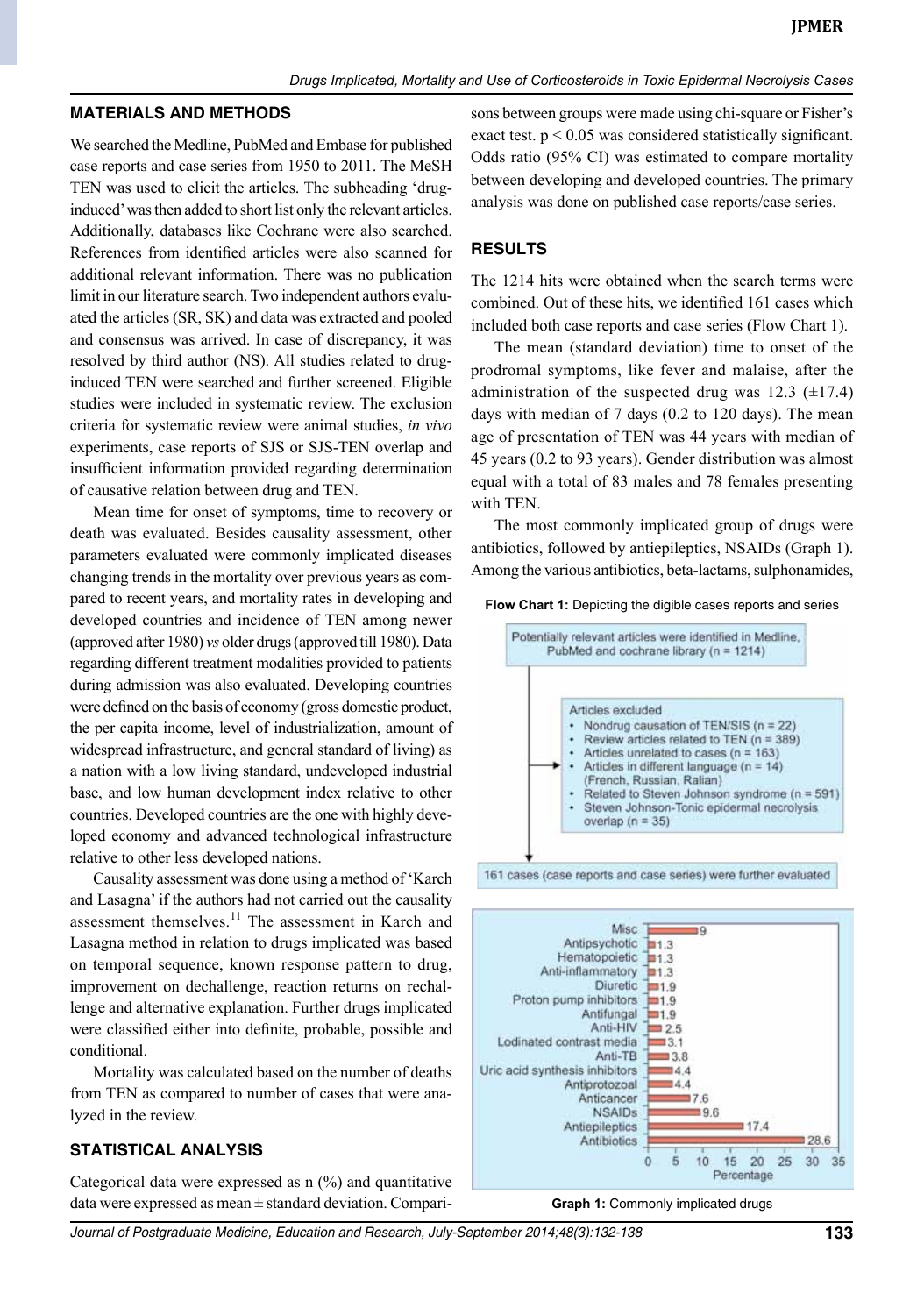fluoroquinolones, and cephalosporins were commonly implicated drugs in antibiotic class (Graph 2).

Out of 161 cases of TEN, 139 were due to single drug and the rest were due to multiple drugs (Table 1). In one case, there was no data regarding drugs implicated and in another case, syndrome of inappropriate secretion of antidiuretic hormone (SIADH) was an alternate diagnosis. SIADH has been implicated as one of the causative factors of TEN. Broadly, the division is as shown in Table 1.

The primary diagnosis for which the suspected drugs were prescribed in majority was central nervous system diseases followed by disorders of respiratory system, musculoskeletal system, gastrointestinal system and infectious disease.

Causality assessment of drugs in cases of TEN revealed that in 9.3% of the cases causality was definite, in 63.3% of cases it was probable, in 20% of the cases it was possible and in 7.4% of the cases it was conditional (Graph 3).



**Graph 2:** Commonly implicated class of antibiotics



| Drug combinations/others                    | No. of cases |
|---------------------------------------------|--------------|
| Rifampicin + pyrizinamide + isoniazid       | 3            |
| + ethambutol                                |              |
| Aspirin + cephalosporins + statins          | 2            |
| Thalidomide + dexamethasone                 | 2            |
| Clarithromycin + disulfiram                 | 1            |
| Trimethoprim + amoxycillin                  |              |
| Sulfasalazine + tobramycin + ticarcillin    |              |
| Allopurinol + iodinated contrast media      |              |
| Nelfinavir/lamivudine plus zidovudine       |              |
| Oxacillin + ampicillin + moxalactum         |              |
| Amlobarbitone + trichloroethylene           |              |
| Minoxidil + allopurinol                     |              |
| Pemetrexed and carboplatin with vitamin B12 |              |
| and folic acid                              |              |
| Phenobarbitone + phenolphthalein            |              |
| Cetuximab plus minocycline                  |              |
| Indomethacin + acetylsalicylic acid         |              |
| Carbamazepine + trimipramine                |              |
|                                             |              |



**Graph 3:** Causality assessment of drugs (%)

Causality assessments of drugs implicated in TEN are shown in Table 2.

Corticosteroids were used in the management in 90 cases. Out of which, 71 (79%) survived and 19 (21.1%) died. Among total of 57 steroid nonusers, 37 (65%) survived and 20 (35.1%) died. This difference in mortality among steroid users and nonusers just missed statistical significance.  $(OR = 2.0, CI = 0.96 - 4.24).$ 

The mortality among TEN patients observed during the early decades (1980-1989) was approximately 33.4%, which decreased to 27% (1990-1999). In 2000 to 2010, the mortality remained 27.5% and in subsequent two years  $(2010-2011)$  it was 28% (p = 0.96) (Graph 4).

The overall mortality in the published studies was nonsignificant different in the developing countries as compared to developed countries (%) (OR: 0.70, CI: 0.32-1.53).

The overall mean time to recover was  $23.4 \pm 17.8$  days and death occurred within a mean time  $15.8 \pm 18$  days. Rechallenge was carried out in 15 cases and in four cases mortality was observed.

# **Management of the TEN cases**

The first line in the management of TEN was to stop the offending drug. Supportive treatment in the form of intravenous fluids was given to all the patients. Antihistaminics were used in 14.2% and antimicrobial in 61.4% of the cases. Antifungals were prescribed in 6% patients to prevent complications related to TEN. Newer treatment modalities like intravenous immunoglobulins were administered in 18.6% of the cases, 5% received immunosuppressant and 2.4% received granulocyte macrophage colony stimulating factor (GMCSF). Appropriate care of cutaneous and ocular lesions was done if needed.

# **Discussion**

In this study, mean age at which TEN was observed was 44 years (Median  $= 45$  years) indicating that middle age

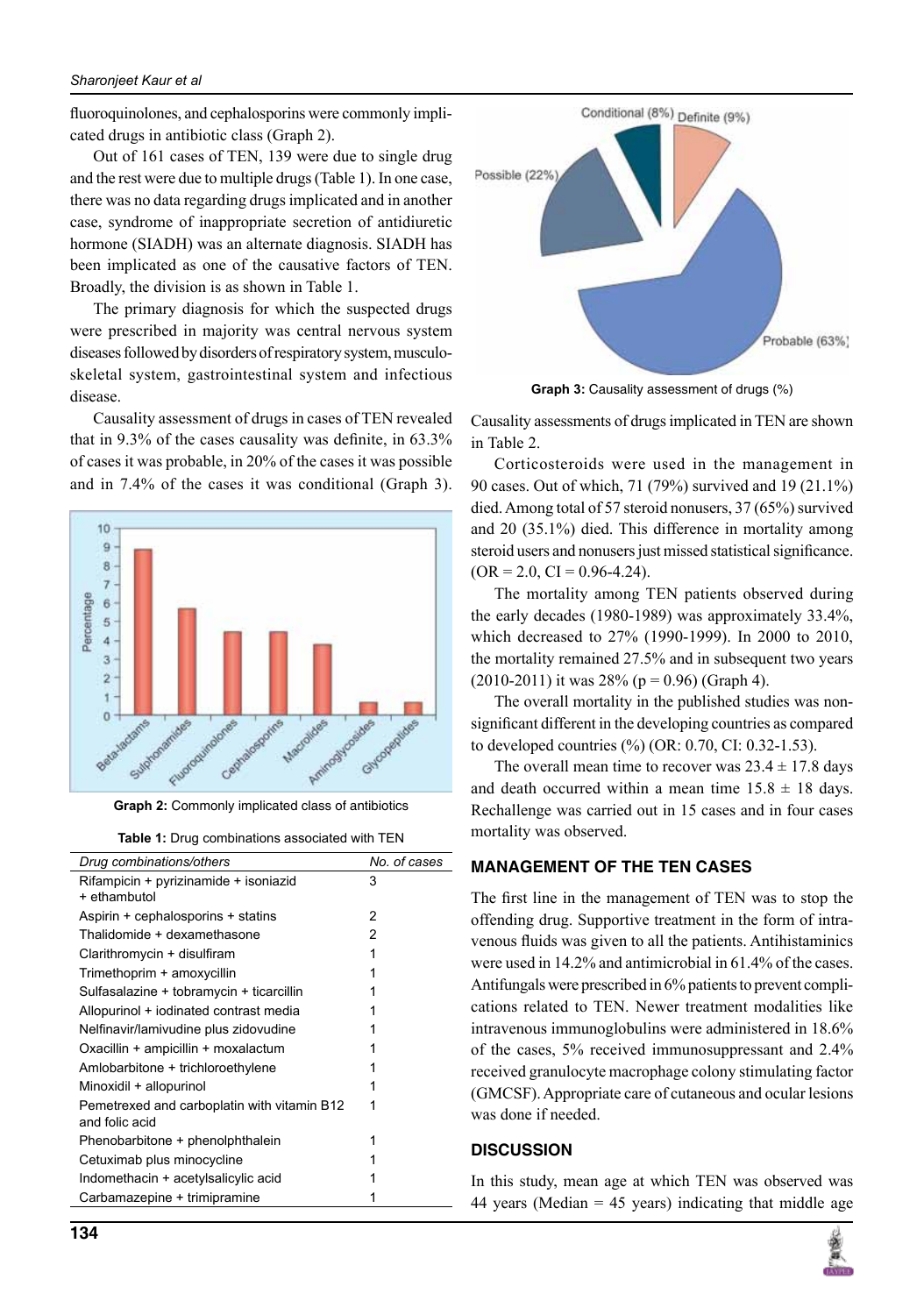### **Jpmer**

*Drugs Implicated, Mortality and Use of Corticosteroids in Toxic Epidermal Necrolysis Cases*

| <b>Table 2: Causality assessment of drugs</b> |                                | 55.         | Phenytoin | Probable                             |             |
|-----------------------------------------------|--------------------------------|-------------|-----------|--------------------------------------|-------------|
| S.no.                                         | Drugs                          | Causality   | 56.       | Mefloquine                           | Possible    |
| 1.                                            | Aminosalicylic acid            | Definite    | 57.       | Caspofungin                          | Probable    |
| 2.                                            | Allupurinol                    | Probable    | 58.       | Capecitabine                         | Probable    |
| 3.                                            | Benozaparen                    | Conditional | 59.       | lohexol                              | Definite    |
| 4.                                            | Mefloquine                     | Probable    | 60.       | Oflaxacin                            | Probable    |
| 5.                                            | Cotrimoxazole                  | Probable    | 61.       | Norflox                              | Probable    |
| 6.                                            | Moxifloxacin                   | Possible    | 62.       | Nevirapine                           | Probable    |
| 7.                                            | Etritinate                     | Possibe     | 63.       | Nevirapine                           | Probable    |
| 8.                                            | Amifostine                     | Conditional | 64.       | Phenytoin                            | Probable    |
| 9.                                            | Trimethoprim/sulphamethoxazole | Probable    | 65.       | Carbamazepine                        | Probable    |
| 10.                                           | Ceftrixone                     | Conditional | 66.       | Sulphasalzine/tobramycin/ticracillin | Probable    |
| 11.                                           | Acetylsalicylic acid           | Possible    | 67.       | Amoxycillin                          | Probable    |
| 12.                                           | Herbal powder                  | Possible    | 68.       | Cotriamoxazole                       | Probable    |
| 13.                                           | Chloroquinine                  | Possible    | 69.       | Allupurinol                          | Probable    |
| 14.                                           | Chloroquinine                  | Possible    | 70.       | Darunavir/abacavir                   | Probable    |
| 15.                                           | Chlorpromazine                 | Probable    | 71.       | lodinated contrast media             | Definite    |
| 16.                                           | Ciprofloxacin                  | Possible    | 72.       | Vancomycin/beta lactam               | Probable    |
| 17.                                           | Erythromycin                   | Probable    | 73.       | Paracetamol                          | Probable    |
| 18.                                           | Tetramisole                    | Probable    | 74.       | Allopurinol                          | Probable    |
| 19.                                           | Diluted diatrizoate            | Conditional | 75.       | Allopurinol                          | Probable    |
| 20.                                           | Fluconazole                    | Probable    | 76.       | Allopurinol                          | Probable    |
| 21.                                           | Indapamide                     | Probable    | 77.       | Allopurinol                          | Probable    |
| 22.                                           | Tiecoplanin/amikacin           | Conditional | 78.       | Adefovir                             | Conditional |
| 23.                                           | Lamotrigene                    | Probable    | 79.       | Aspirin                              | Possible    |
| 24.                                           | Nimesulide                     | Probable    | 80.       | Nelfinavir/lamivudine plus           | Probable    |
| 25.                                           | Omeprazole                     | Probable    |           | zidovudine                           |             |
| 26.                                           | Carbamazepine                  | Probable    | 81.       | Phenobarbitone/whole brain           | Probable    |
| 27.                                           | Sulphasalzine                  | Possible    | 82.       | radiotherapy                         | Possible    |
| 28.                                           | Methimazole                    | Probable    | 83.       | Naproxen                             | Probable    |
| 29.                                           | Mesalamine                     | Probable    | 84.       | Clarithromycin<br>Etoricoxib         | Probable    |
| 30.                                           | Clarithromycin                 | Probable    | 85.       | Amoxycillin                          | Possible    |
| 31.                                           | Trimethoprim                   | Probable    | 86.       | Hydroxychloroquinine                 | Probable    |
| 32.                                           | Trimethoprim/amoxycillin       | Possible    | 87.       | Isoniazid                            | Definite    |
| 33.                                           | Methotrexate                   | Conditional | 88.       | Lamotrigene                          | Probable    |
| 34.                                           | Voriconazole                   | Conditional | 89.       | Phenytoin                            | Probable    |
| 35.                                           | Zonisamide                     | Probable    | 90.       | Lamotrigene                          | Probable    |
| 36.                                           | Lamotigene                     | Probable    | 91.       | Lansoprazole                         | Possible    |
| 37.                                           | Carbamate poisoning            | Conditional | 92.       | Methotrexate                         | Possible    |
| 38.                                           | Ceftizimidine/vancomycin       | Possible    | 93.       | Ampicillin-sulbactum                 | Probable    |
| 39.                                           | Ceftizimidine/acyclovir        | Possible    | 94.       | Cytosine arabinoside                 | Possible    |
| 40.                                           | Cefsulodin                     | Probable    | 95.       | Ferritin                             | Possible    |
| 41.                                           | Clindamycin                    | Possible    | 96.       | Phenytoin                            | Probable    |
| 42.                                           | Clobazam                       | Conditional | 97.       | Phenytoin                            | Probable    |
| 43.                                           | Carbamazepine                  | Probable    | 98.       | Penicillin derivatives               | Possible    |
| 44.                                           | Famotidine                     | Conditional | 99.       | Oral fluropyrimidine (5FU)           | Possible    |
| 45.                                           | Lamotrigine                    | Probable    | 100.      | Tetrazepam                           | Possible    |
| 46.                                           | Methotrexate/trimethoprim      | Probable    | 101.      | Ciprofloxacin                        | Probable    |
|                                               | sulphamethoxazole              |             | 102.      | Thiacetazone                         | Probable    |
| 47.                                           | Trimethoprim                   | Possible    | 103.      | Thiacetazone                         | Probable    |
| 48.                                           | Thalidomide                    | Probable    | 104.      | Amlobarbitone                        | Probable    |
| 49.                                           | Sidenafil                      | Conditional | 105.      | Celecoxib                            | Possible    |
| 50.                                           | Sparfloxacin                   | Probable    | 106.      | Voriconazole                         | Probable    |
| 51.                                           | Ceftrixone                     | Definite    | 107.      | Gabapentin                           | Possible    |
| 52.                                           | Trimethoprim/sulphomethoxazole | Probable    | 108.      | Lamotrigene                          | Possible    |
| 53.                                           | Contrast media                 | Definite    | 109.      | Cetuximab                            | Possible    |
| 54.                                           | Phenytoin                      | Probable    |           |                                      |             |

*Contd...*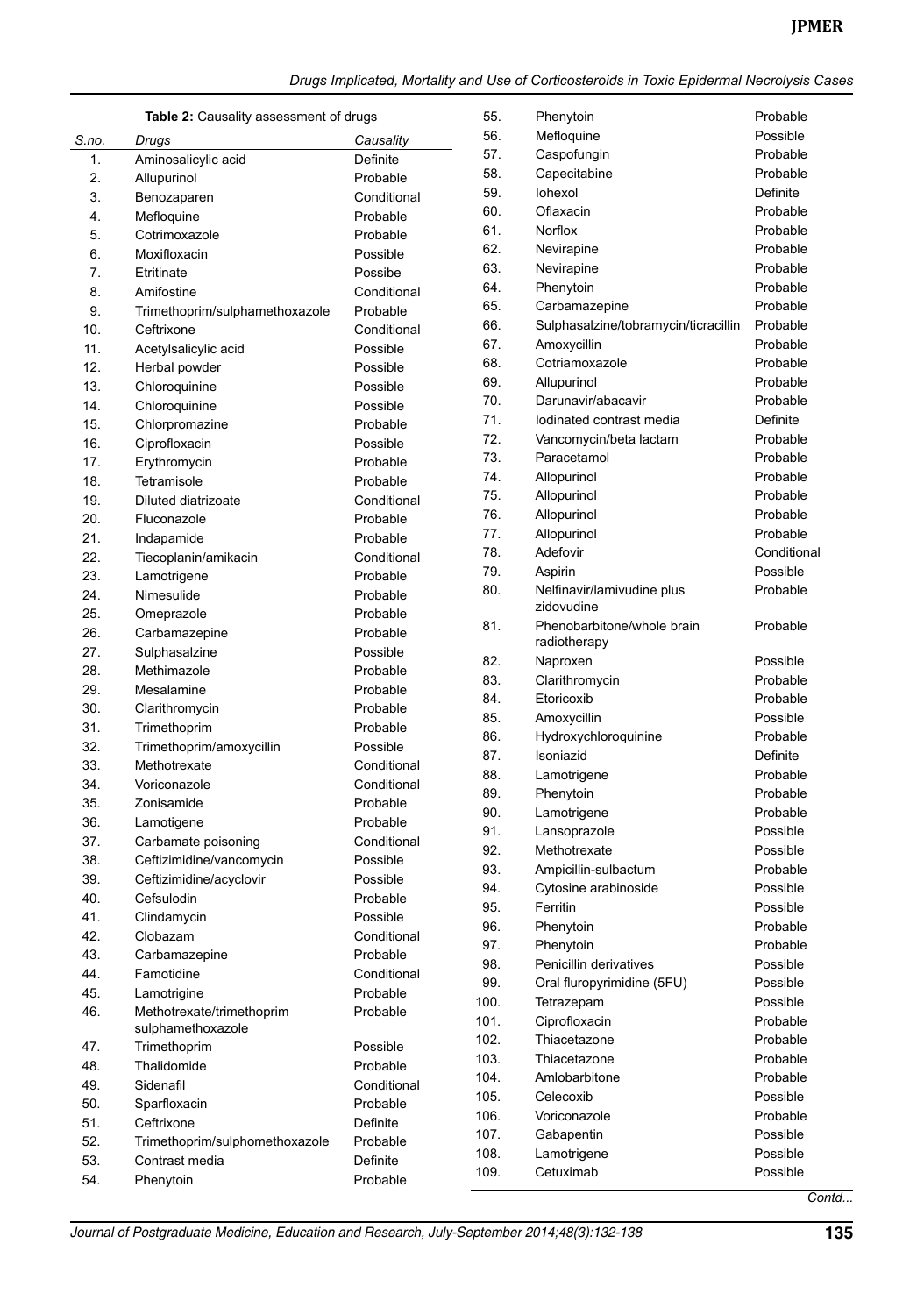#### *sharonjeet Kaur et al*

| Contd… |                                                               |                 |
|--------|---------------------------------------------------------------|-----------------|
| 110.   | Celecoxib                                                     | Possible        |
| 111.   | Carbamazepine                                                 | Probable        |
| 112.   | Paracetamol                                                   | Possible        |
| 113.   | Baclofen                                                      | Probable        |
| 114.   | Trazodone                                                     | Probable        |
| 115.   | Captopril                                                     | Probable        |
| 116.   | Minoxidil                                                     | Probable        |
| 117.   | Allopurinol                                                   | Probable        |
|        |                                                               |                 |
| 118.   | Procaine penicillin                                           | Probable        |
| 119.   | Amoxycillin/cefalexin                                         | Probable        |
| 120.   | Ampicillin-sulbactum                                          | Probable        |
| 121.   | Cefuroxime, allopurinol and/or<br>amoxicillin/clavulanic acid | Probable        |
| 122.   | Augmentin                                                     | Probable        |
| 123.   | Pemetrexed and carboplatin with<br>Vit B12 and folic acid     | Possible        |
| 124.   | Hypericum                                                     | Probable        |
| 125.   | Phenolphthalein and aloin                                     | <b>Definite</b> |
| 126.   | Blood purifying pills                                         | Probable        |
| 127.   | Penicillic derivatives                                        | Definite        |
| 128.   | Imipenam/cilastatin/                                          | Definite        |
|        | meropenam                                                     |                 |
| 129.   | Pentobarbitonum sodium                                        | Probable        |
| 130.   | Leflunomide                                                   | Probable        |
| 131.   | Lamotrigene                                                   | Probable        |
| 132.   | Lenalidomide                                                  | Probable        |
| 133.   | Pseudoephidrine                                               | Definite        |
| 134.   | Thalidomide                                                   | Probable        |
| 135.   | Clarithromycin                                                | Definite        |
| 136.   | Telithromycin                                                 | Definite        |
| 137.   | Ampicillin                                                    | Definite        |
| 138.   | Omeprazole                                                    | Probable        |
| 139.   | Carvidilol                                                    | Probable        |
| 140.   | Indomethacin                                                  | Probable        |
| 141.   |                                                               | Probable        |
|        | Phenylbutazone                                                |                 |
| 142.   | Paroxitine                                                    | Probable        |
| 143.   | Aerosolized pentamidine                                       | Definite        |
| 144.   | Rifampicin, isoniazid, pyrazinamide<br>and ethambutol         | Probable        |
| 145.   | Rifampicin, isoniazid, pyrazinamide<br>and ethambutol         | Probable        |
| 146.   | Rifampicin, isoniazid, pyrazinamide<br>and ethambutol         | Probable        |
| 147.   | Aspirin/cefuroxime/pravastatin                                | Probable        |
| 148.   | Trimethoprim-sulphamethoxazole                                | Probable        |
| 149.   | Brinzolamide                                                  | Probable        |
| 150.   | Dorzolamide                                                   | Probable        |
| 151.   | Cetuximab plus minocycline                                    | Definite        |
| 152.   | Oxaprozin                                                     | Probable        |
| 153.   | Cetuximab                                                     | Probable        |
| 154.   | Lamotrigene                                                   | Probable        |
| 155.   | Trovafloxacin                                                 | Probable        |
| 156.   | Docetaxel                                                     | Probable        |
| 157.   | Lmitinib                                                      | Probable        |
| 158.   | Indomethacin                                                  | Possible        |
| 159.   | Lamotrigene                                                   | Probable        |
| 160.   | Carbamazepine                                                 | Probable        |
| 161.   | Carbamazepine                                                 | Probable        |
|        |                                                               |                 |



**Graph 4:** Mortality trends over decades

group people are more susceptible to TEN. No significant difference in terms of gender was seen among the reported TEN cases. This systematic review of published case reports/ series of TEN found that antibiotics followed by the antiepileptics and NSAIDs were the most frequently implicated drugs necessitating vigilance on the part of prescribers regarding these drugs. This data is very much similar to the previous studies regarding drugs implicated in TEN. $1,12-15$ In this study, among the antibiotics, beta-lactams were the foremost causative agent followed by sulphonamides and fluroquinolones. Previous studies have shown sulphonamides to be the foremost causative agents among antibiotics. Beta-lactams were found to be most common group of drugs causing TEN. This may be because of discovery of newer congeners like cephalosporins. Another reason could be that beta-lactams have been widely prescribed. In comparison to our study, EuroSCAR study reported strong association of TEN with nevirapine and lamotrigine among newer drugs and among older drugs sulphonamides followed by allopurinol, carbamazepine, phenobarbitone, phenytoin and oxicams.<sup>16</sup>

Single drugs were suspected in causing TEN as compared to multiple drugs. A physician should have adequate awareness regarding drugs indicated in TEN.

Our study found that in 63.3% of the reported cases, drugs implicated had a probable causation. A definite causality requires a rechallenge test to be performed. Since majority of the TEN cases are severe, it becomes difficult to perform rechallenge in most of the cases. Hence, a definite causality is difficult to arrive at.

Since TEN is an immunologically mediated reaction, it is but rational to use corticosteroids to suppress it. However, use of corticosteroids may increase the risk of infection, delay healing of lesions, mask early signs of sepsis and induce severe gastrointestinal bleeding. Hence, the use of corticosteroids in TEN cases is debatable. Previous studies reveal conflicting results regarding corticosteroid use in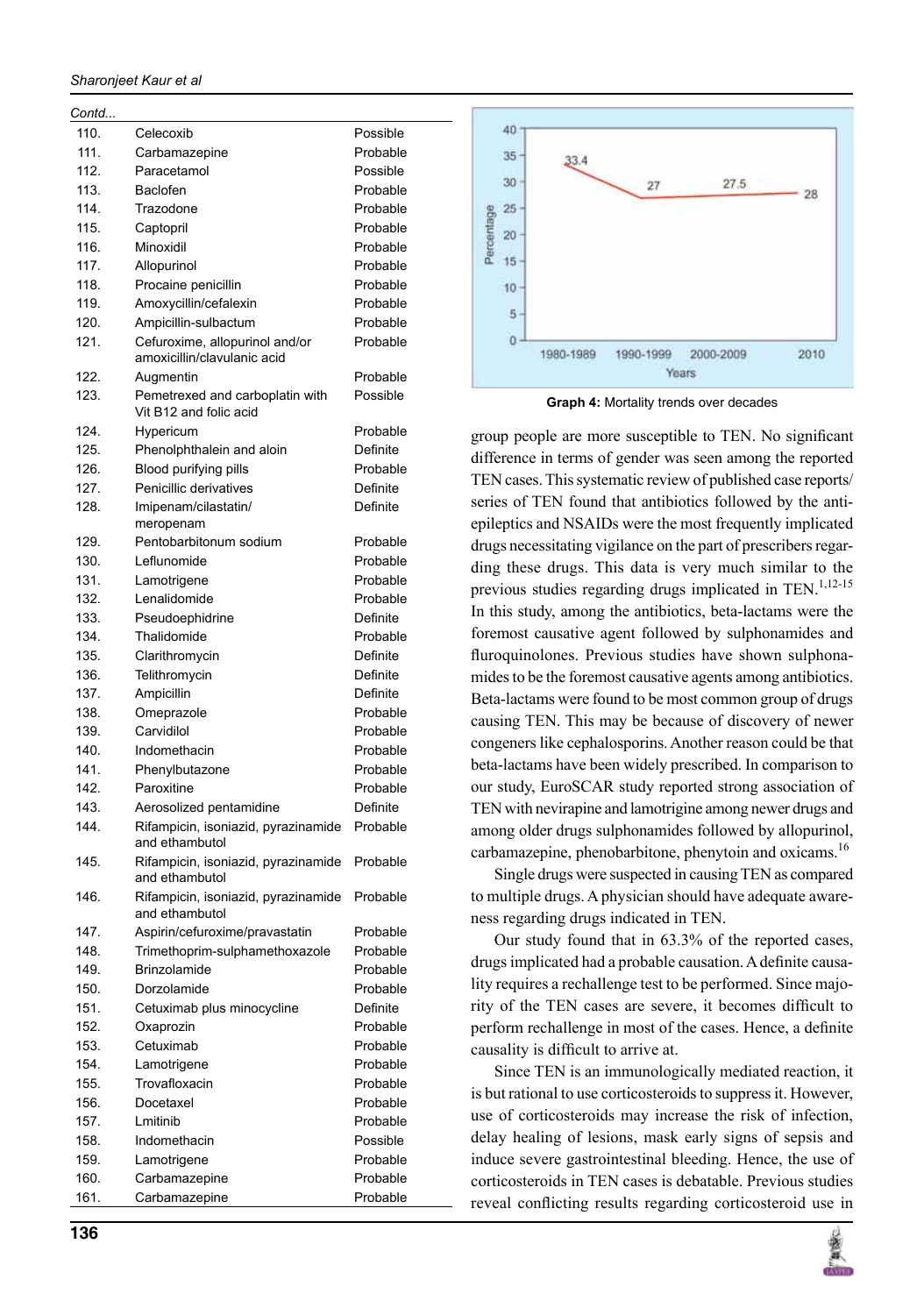the management of TEN cases. Some studies have reported corticosteroids as life saving if given early and especially in high doses (pulse therapy) for few days.<sup>17-19</sup> Other studies have reported that corticosteroid treatment does not affect the mortality in TEN.<sup>20-22</sup> Again, some other studies have reported an increase in mortality and morbidity in TEN cases treated with corticosteroids.<sup>23,24</sup> Infact, one study reports corticosteroids as being causative of TEN.<sup>25</sup> In our systematic review, treatment with steroid was found to be associated with a nonsignificant decrease in the mortality in the TEN cases. Since, this data is derived from case reports/ series, a definite conclusion cannot be derived on the basis of this study. We require further well conducted, randomized clinical trials to determine the place of steroid therapy in the management of TEN cases.

Mortality in TEN cases during the period between 1980 and 1989 was 33.4%. This decreased to 27% in the next two decades although this decrease was not significant. This underlines a need for better diagnostic and treatment modalities for this condition and also more vigilance on the part of the prescribing physicians.

The difference in mortality indices in both developed and developing countries were nonsignificant, pointing toward good patient care in the developing nations which is at par with developed countries. On the contrary this might also be due to reporting bias in the developing nations due to a lack of good healthcare infrastructure. The main limitation of the study is that of publication bias from analysis of case reports and case series from Medline, Pubmed, Cochrane and Embase leading to publication bias.

In less than 20% of the patients GMCSF, immunoglobulins and immunosuppressants were prescribed. These drugs are not approved for treating TEN and their efficacy in treating such cases need to be established by conducting randomized clinical trials. If proven efficacious they will add to the resources available to treat TEN successfully.

### **Conclusion**

The best way to manage TEN is to detect it by constant vigilance, early diagnosis and prompt institution of therapy. Initial therapy should include maintenance of hydration, controlling pain, preventing secondary infection, and long term sequel. No specific treatment has shown to be effective. Role of corticosteroids in management of TEN has to be explored by conducting proper randomized controlled trials.

Questions which need to be addressed regarding the treatment of TEN:

- 1. How can we generate good quality evidence investigating the role of corticosteroids in TEN?
- 2. How can better understanding of pathophysiology of TEN lead to change in mortality?
- 3. What steps should be followed to prevent drug induced TEN?
- 4. What would be the effect of time to initiation of therapy on mortality in TEN?
- 5. What steps should be taken to stop to prevent long-term complication?
- 6. How can we bridge the gap between onset of TEN (prodromal symptoms) and full blown TEN?
- 7. What could be the reasons for differences in mortality trends in developing and developed countries though nonsignificant?
- 8. What steps should be taken to decrease the trend of mortality in both developing and developed countries?

# **References**

- 1. Roujeau JC, Stern RS, Wintroub BU. Cutaneous drug reactions. In: Kasper DL, Braunwald E, Fauci AS, Hauser SL, Longo DL, Jameson JL, editors. Harrison's Principles of Internal Medicine. 17th ed. New York: McGraw-Hill. 2008.p.343-350.
- 2. Roujeau JC, Kelly JP, Naldi L, Rzany B, Stern RS, Anderson T, Auquier A, Bastuji-Garin S, Correia O, Locati F, et al. Medication use and the risk of Stevens-Johnson syndrome or toxic epidermal necrolysis. N Engl J Med 1995;333(24):1600-1607.
- 3. French LE. Toxic epidermal necrolysis and Stevens Johnson syndrome: our current understanding. Allergol Int 2006;55(1): 9-16.
- 4. Heng MC, Allen SG. Efficacy of cyclophosphamide in toxic epidermal necrolysis. Clinical and pathophysiologic aspects. J Am Acad Dermatol 1991;25(5):778-786.
- 5. Kamanabroo D, Schmitz-Landgraf W, Czarnetzki BM. Plasmapheresis in severe drug-induced toxic epidermal necrolysis. Arch Dermatol 1985;121(12):1548-1549.
- 6. Valeyrie-Allanore L, Wolkstein P, Brochard L, Ortonne N, Maitre B, Revuz J, Bagot M, Roujeau JC. Open trial of ciclosporine treatment for Stevens Johnson syndrome and toxic epidermal necrolysis. Br J Dermatol 2010;163(4):847-853.
- 7. Redondo P, De Felipe I, De la Pena A, Aramendia JM, Vanaclocha V. Drug-induced hypersensitivity syndrome and toxic epidermal necrolysis. Treatment with N-acetylcysteine. Br J Dermatol 1997;136(4):645-646.
- 8. Prins C, Kerdel FA, Padilla RS, Hunziker T, Chimenti S, Viard I, Mauri DN, Flynn K, Trent J, Margolis DJ, et al. Treatment of toxic epidermal necrolysis with high-dose intravenous immunoglobulins: multicenter retrospective analysis of 48 consecutive cases. Arch Dermatol 2003;139(1):26-32.
- 9. Halebian PH, Corder VJ, Madden MR, Finklestein JL, Shires GT. Improved burn center survival of patients with toxic epidermal necrolysis managed without corticosteroids. Ann Surg 1986; 204(5):503-512.
- 10. Bastuji-Garin S, Fouchard N, Bertocchi M, Roujeau JC, Revuz J, Wolkenstein P. SCORTEN: a severity-of-illness score for toxic epidermal necrolysis. J Invest Dermatol 2000;115(2):149-153.
- 11. Karch FE, Lasagna L. Toward the operational identification of adverse drug reactions. Clin Pharmacol Ther 1977;21(3):247-254.
- 12. Kaufman DW. Epidemiologic approaches to the study of toxic epidermal necrolysis. J Invest Dermatol 1994;102(6):31S-33S.
- 13. Schopf E, Stuhmer A, Rzany B, Victor N, Zentgraf R, Kapp JF. Toxic epidermal necrolysis and Stevens-Johnson syndrome.